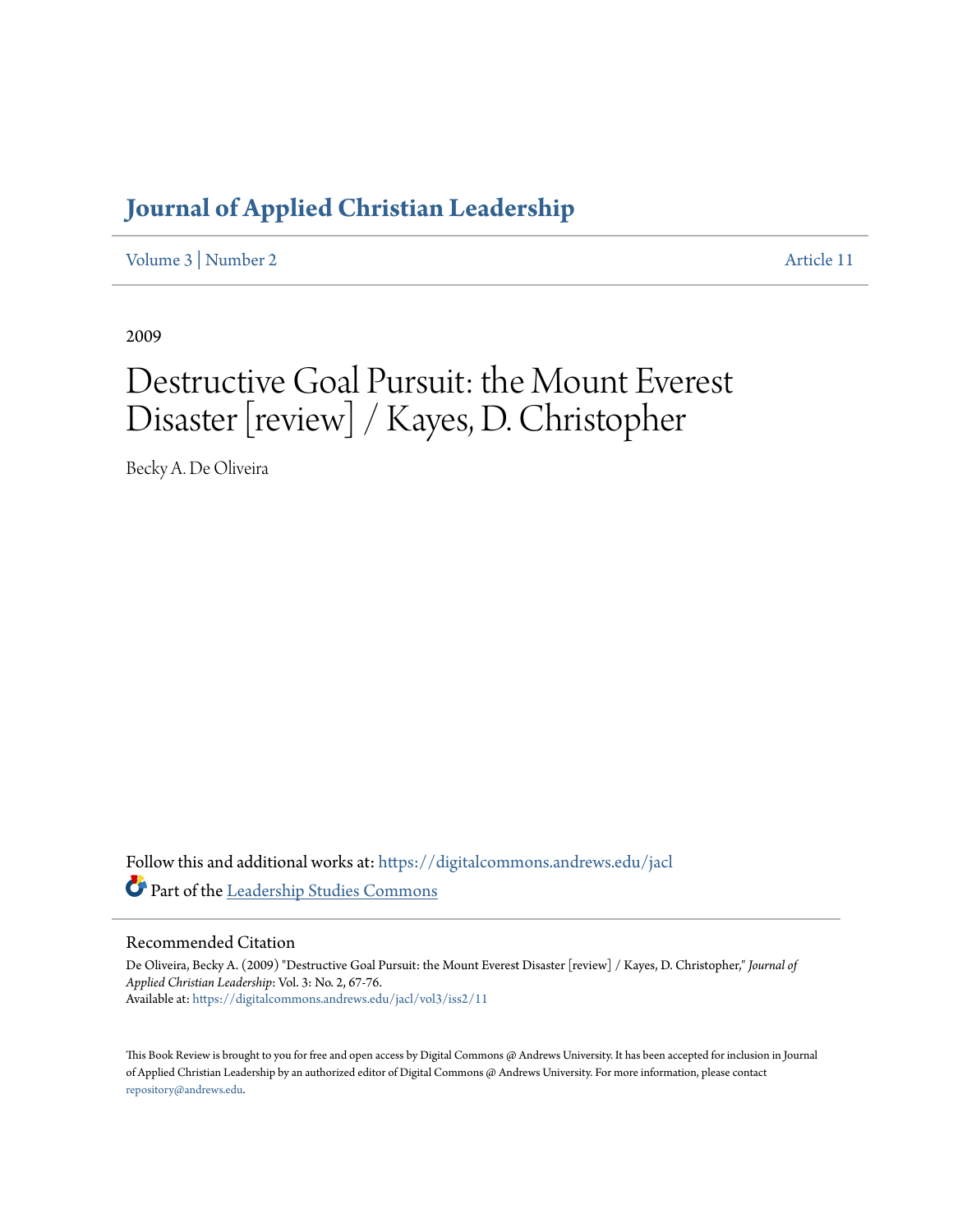## BOOK REVIEW **DESTRUCTIVE GOAL PURSUIT: THE MOUNT EVEREST DISASTER**

By D. CHRISTOPHER KAYES New York: Palgrave MacMillan (2006) Hardcover, 184 pages **Reviewed by Becky A. De Oliveira**

As an avid hiker and very amateur mountaineer, I love reading books about mountaineering almost as much as I enjoy striking out with a pack on my back and a summit—however modest—in sight. Mountains are an almost eternal metaphor for the triumph of the human spirit—so much so that the image of the mountain in any discussion of leadership is a grievous cliché. But even so, there is something about the individual—or team—striking out against nature, battling against the odds of weather, stamina, altitude sickness, accident, and any number of equally dire perils to achieve the glory of a summit that has the ring of a grand story. Cliché or not, it stirs the soul. We are human; what we do is overcome things. We live to achieve. We live for goals. Sir Edmund Hillary's much-quoted answer when asked why he climbed Everest— "Because it's there"—may have been tongue-in-cheek, but it certainly contains more than an element of truth about human nature. Perhaps because it is so much in our nature to pour everything into achieving our goals, those who engage in any dangerous sports—such as mountaineering—have to continually rein themselves in with reminders of the inherent perils in climbing so close to the gods.

"The summit is not your goal," my father reminded me constantly as we prepared for our 2006 ascent of Mt. Rainier in Washington State. At 14,411 feet, Rainier is less than half the height of Everest, but deadly in its own right. Quickly changing weather, combined with crevasses, avalanches and other dangers, make this mountain, along with many others of similar size, objects to be approached with caution and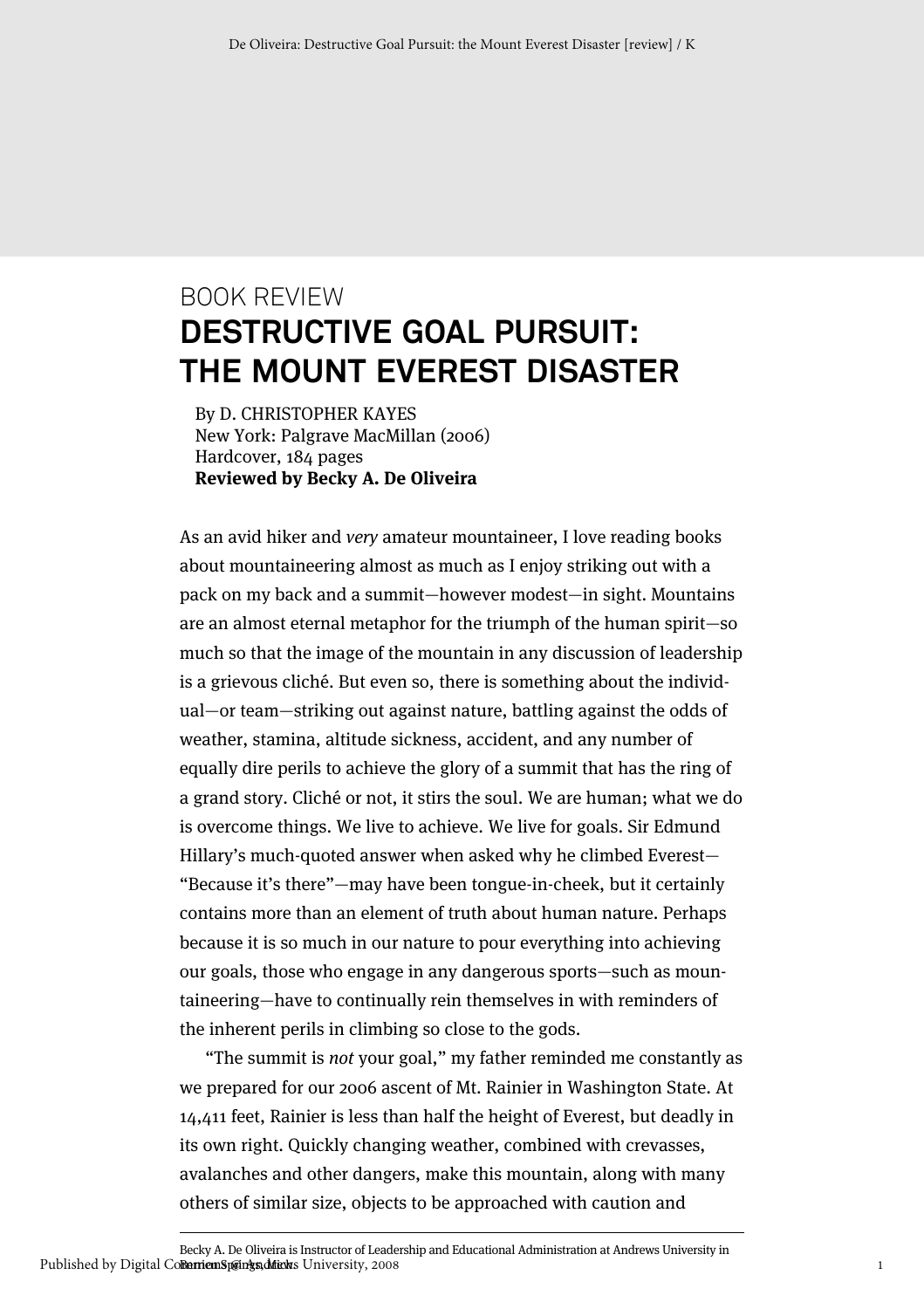respect. Over one hundred people have died on Rainier since the late nineteenth century, including legendary American mountaineer Willie Unsoeld. "Don't lose respect for the mountain," my father said. "Never forget for a minute what this thing is capable of." And as for our real goal? "The parking lot," Dad said. "When we're at the summit, we're only halfway. We have to make it back to the car. That's the goal."

Every mountaineer knows the line about the summit being halfway. It's a common saying. Before a summit attempt, you self-impose all kinds of rules. You decide the absolute time at which you will turn around and head back. You step outside your tent and peer anxiously at the sky, wondering if the clouds will dissipate before your window of opportunity is gone. You accept an element of risk—but just how much risk is perhaps a highly individual thing. The safest and most successful mountaineers are those with an uncanny sense of what they can and cannot do. Perhaps they also benefit often from a little luck. But risk-takers tend to wind up dead sooner or later. The smart play is cautious. You tell yourself that the real goal isn't the summit anyway and try to console yourself when nature doesn't play along with your plans. But this doesn't in any way quell the disappointment that comes with a failed summit attempt. To be willing to give up the enormous investment you've put into reaching a summit is not an easy thing. At the point you decide, perhaps for reasons of inclement weather, to turn around and begin a descent—maybe even within a few hundred vertical feet of your goal—you will have spent money. Maybe a lot of it. Maybe more than you could even comfortably afford. You will have spent time. You will have suffered, perhaps slept in discomfort, often been either too hot or too cold. Put simply, you will not want all that you've been through to come to naught.

You don't have to be a mountaineer to relate to this. Just imagine any goal you've ever set that was important to you, a goal in which you invested an enormous amount of time, energy and perhaps money. Now imagine giving that goal up, just when it was within sight. The thought alone is painful. But if you ignore potential hazards and think only of what you set out to achieve—that something being the summit, whatever "the summit" might mean to you personally—you are setting yourself up for disaster.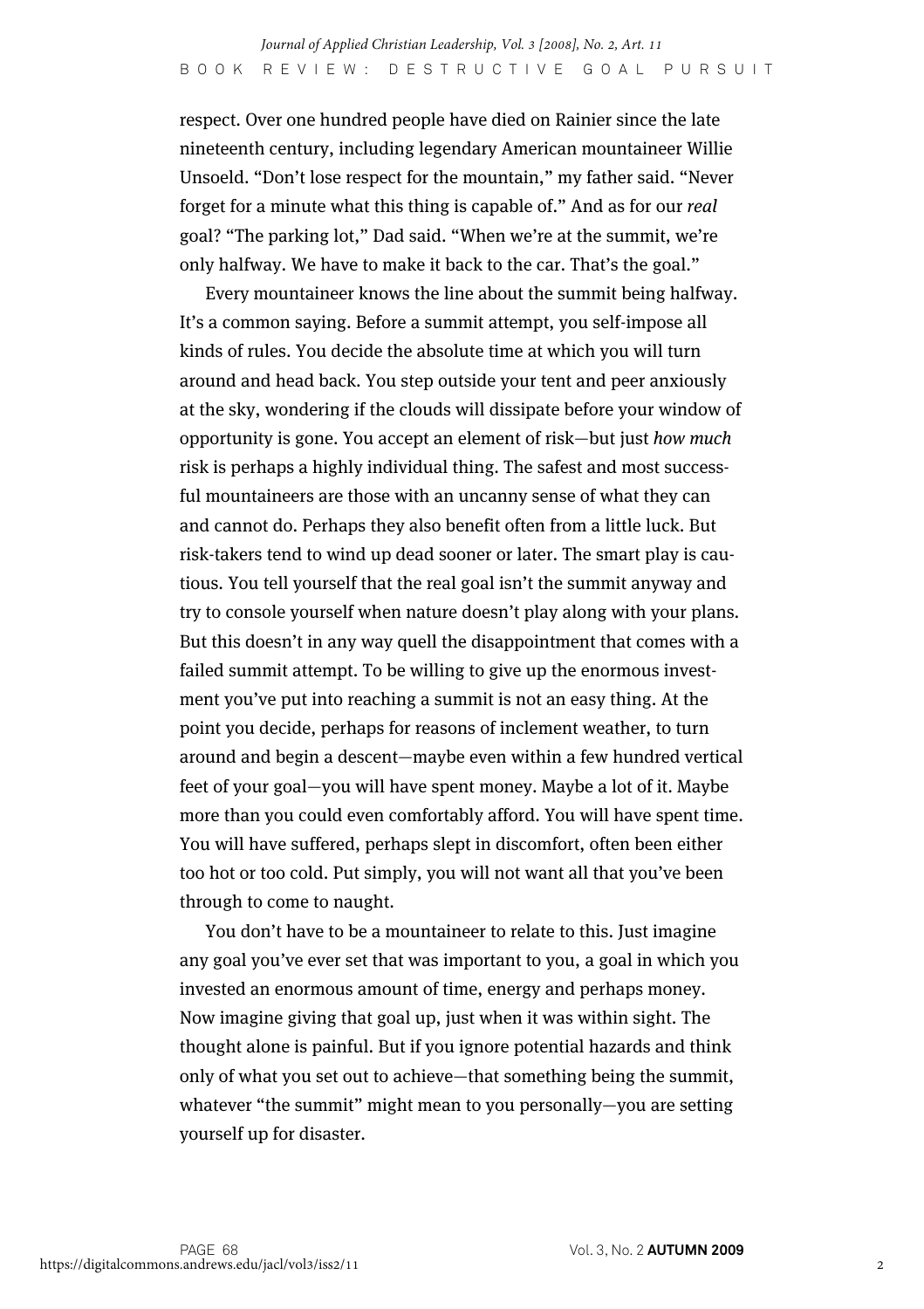#### The 1996 Everest Disaster

Probably most people recall, in some hazy corner of their minds, the Mount Everest disaster of 1996 in which eight people from three different expedition teams died as a complicated result of bad weather and a series of poor decisions. D. Christopher Kayes was trekking in the Himalayas at the time of the disaster, and spent years afterward trying to unpack the leadership principles that can be gleaned from the various failures leading to the deaths of eight climbers—including two extremely experienced guides. Before you read Destructive Goal Pursuit, I'd recommend Into Thin Air, by journalist and author Jon Krakauer, who was also on the mountain that season. His account of the disaster is widely regarded as one of the most compelling books written on the drama and danger of high-risk mountaineering. Both Rob Hall and Scott Fischer, veteran climbers and owners of competing mountaineering companies, died on the descent, along with several of their clients and members of other teams. Hall and Fischer seemed to have succumbed to a kind of arrogance regarding "the big E," believing they had developed a science for getting clients successfully to the top. This, combined with the pressure of gaining the necessary publicity to guarantee the success of their businesses and a need to help their climbers achieve the summit, resulted in disaster. Krakauer's book describes the harrowing events that took place on Everest, detailing the characters and events that came together in such tragedy. The thoughtful reader can intuit valuable insights about goal setting, critical thinking and other aspects of decision-making and leadership simply from reading Into Thin Air.

But Professor Kayes, a specialist in organizational behavior, takes these insights further, delving deeply into the dysfunctions in goal-setting, single-mindedness, and poor leadership that proved such fertile ground for disaster. His insights offer a thought-provoking account of what can happen when individuals put goals above everything else and become blind to the dire consequences that can result. They have very real implications to anyone in leadership—particularly in Christian leadership, where the need to achieve "goals"—such as conversions or baptisms—can make leaders more likely to make disastrous decisions, even if for all the right reasons. By carefully taking apart and analyzing the actions and attitudes of those involved in the 1996 disaster, Kayes discovers some surprising truths about human behavior.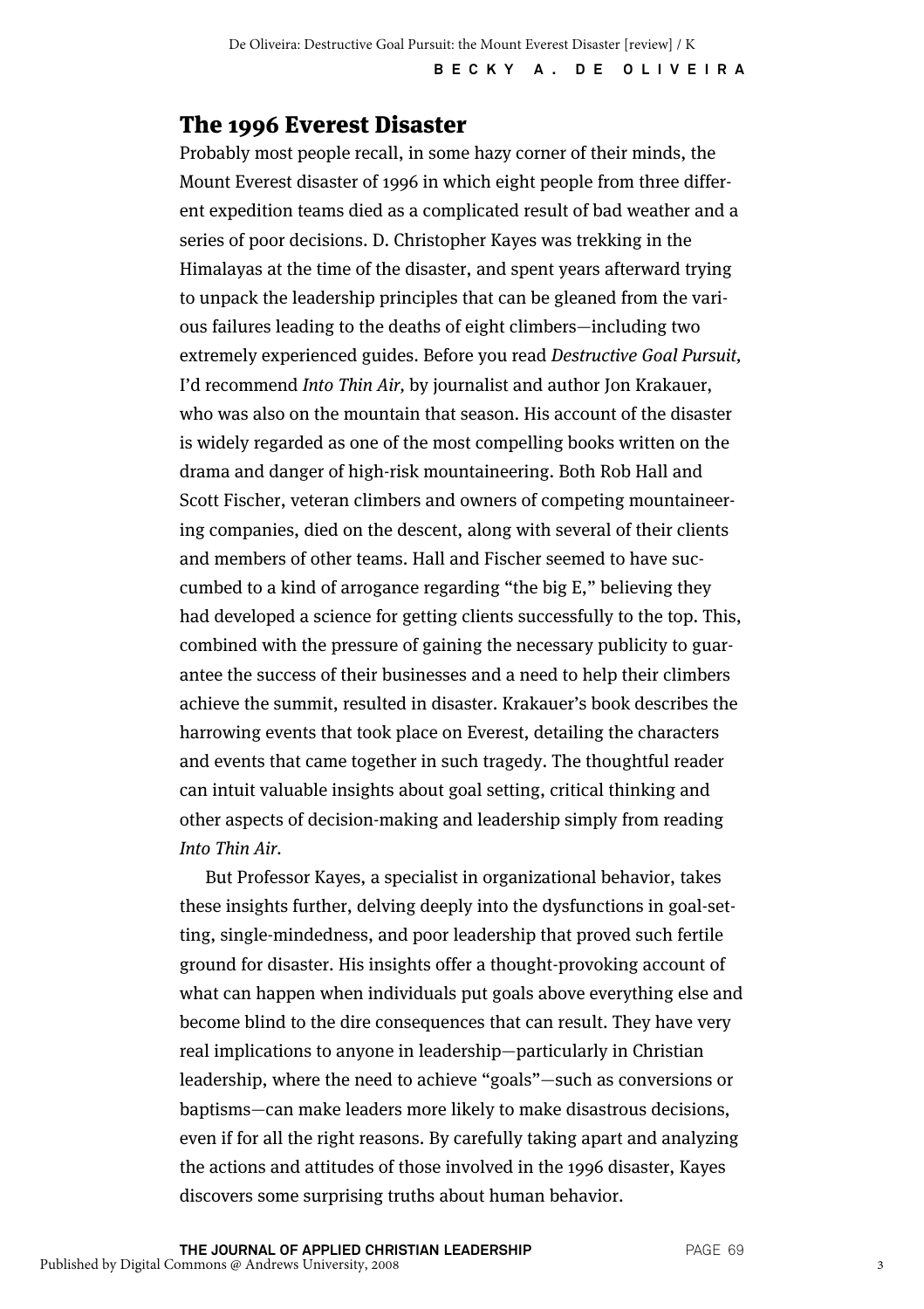#### The Problem of Goalodicy

This book began as an article and a series of presentations and evolved over the course of a decade into a full treatment of the complexities of what Kayes calls *goalodicy*. This word is a combination of the words "goal" and "theodicy"—a philosophical term used to describe the actions of people who hold onto beliefs even when all evidence contradicts the validity of these beliefs (p. 43). Interestingly, near the beginning of the book, Kayes recounts an exchange with a Russian student who seemed to take deep offense at the idea that Kayes would dare to attempt to draw leadership or managerial lessons from a tragedy at all. The main thrust of the student's argument was that the arts deal with human tragedy and emotion, while business and leadership seem to exist on an alternate plane of some kind—apart from the messiness of human existence and frailty. It seems to be this idea that Kayes is most eager to counter. His is a spirited defense of the necessity of investigating all manner of human experience for lessons that provide insight to others."The events of 1996," he writes, "provide, in my experience, one of the most powerful stories of how leaders create and lead through human dilemma. The events can instruct other leaders, working in other circumstances, of the perils of goal setting gone too far." (p. xiii).

One of the central questions in this book is a paraphrase of a statement Ed Viesturs, perhaps the most successful contemporary U.S. mountaineer, made when watching a team approaching the summit of Everest from a lower point on the mountain through his binoculars. "Why haven't they turned around?" he mused. This group had been climbing for fourteen hours and had still not reached the summit. They were long past their pre-determined turn-around time—and on Everest, with the necessity and scarcity of bottled oxygen, turn-around times are more crucial than perhaps anywhere else on earth. Kayes expands the meaning behind the question, asking, "Why would a group continue to pursue a goal despite mounting evidence that it could not be attained?" (p. 28). In partial answer to this question, he cites research indicating that the greater the insecurity a group feels of their chance of achieving the goal, the harder they'll try. The more likely they consider failure, the more entrenched they become in their particular set of behaviors.

Another interesting tendency can be observed in a group trapped in this particular mindset. As they observe their surroundings—take the weather, for instance—they will interpret conditions more negatively

4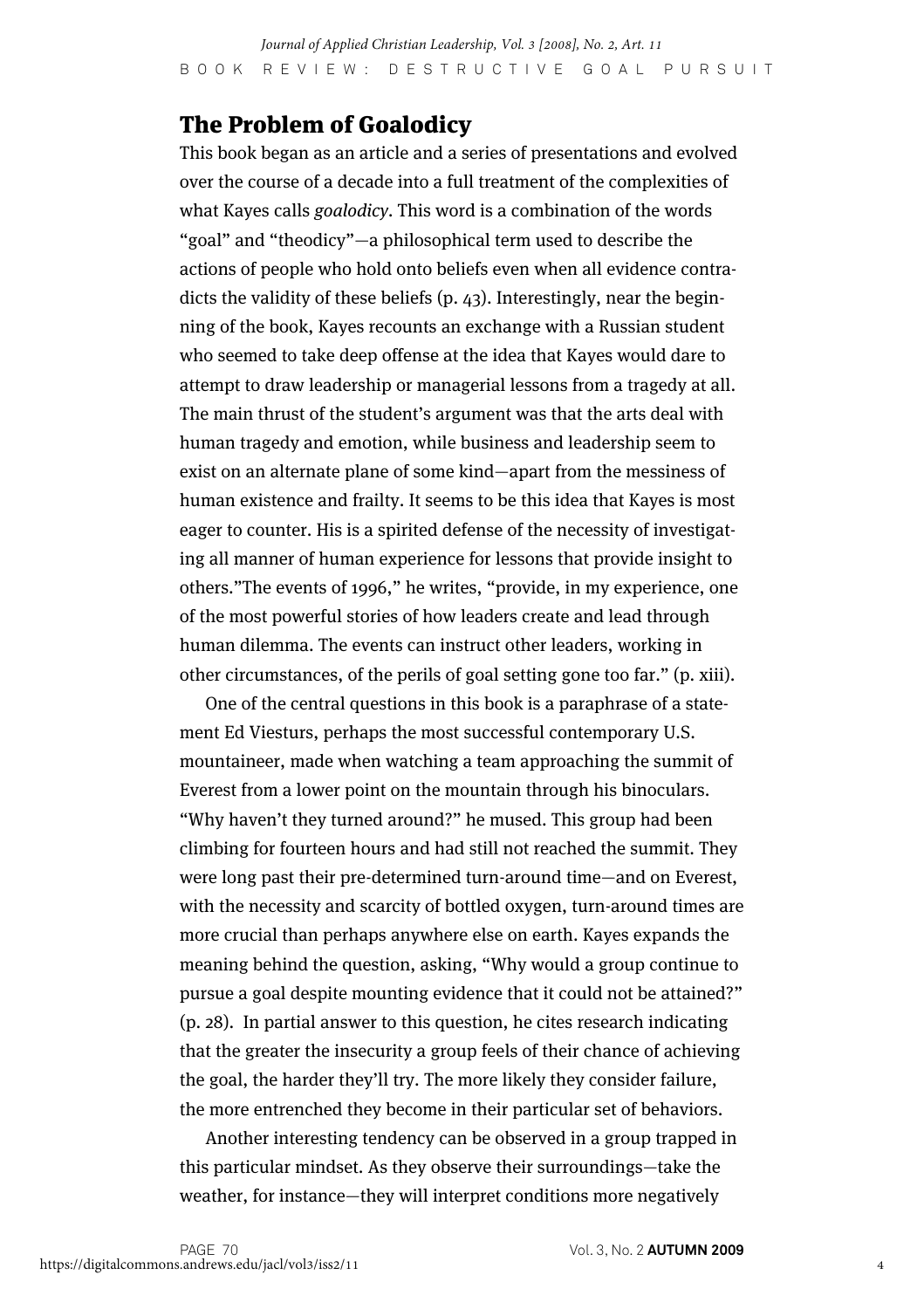than they really are, almost searching for further evidence to suggest the likelihood of failure. These indicators of failure then cause the group to put even more effort into achieving the goal. Why? Perhaps it's because from the time we're children it is drilled into our heads that we can do anything we want if we try hard enough. The more difficult the obstacle, the greater is the achievement in overcoming it. Sometimes mountaineers will describe the final ascent of Everest in terms of time twelve hours to the summit, six hours down for a total of eighteen climbing hours. Kayes points out that "the problem with such a statement is that it has the potential to lull climbers into thinking that all they need to do is put in 18 hours of effort and the goal will be achieved." (p. 70). This is a widely simplistic view of what really happens in mountaineering or in most complex activities. A certain amount of our success is always derived from effort, but there are other complex factors involved that make success generally uncertain. In mountaineering, these can be factors as wide-ranging as a shift in weather or personal illness or equipment failure.

Kayes points out that "goalodicy reminds us that ambitious people may seek to accomplish seemingly insurmountable goals by pushing themselves and their communities to the limits, only to encounter the limits of their own capacity." (p. 45). This certainly rings true for me. On a recent climb I attempted, aiming for the summit of Mt. Adams, a number of factors caused my team to turn around after having spent a night and several miserable hours in the rain waiting for the weather to clear so we could make the final ascent. The weather had become unexpectedly nasty over night and visibility was low, making an ascent more dangerous than normal. Furthermore, because the sun was hidden behind the clouds, water from the glacier was not melting and we were forced to melt snow for water—a time consuming and energy intensive process. An unforeseen equipment problem—our water filter breaking after we'd filtered just enough water to get us to the summit and back meant that we were in a less than ideal situation. We had enough fuel to melt more snow, but as time wasted away, this meant spending at least a couple more hours on the mountain and possibly having to descend in the dark. Much as we hated to, we knew the only option was to descend—and this was a painful decision that meant giving up something we'd worked and suffered for. Goals, once set, are very hard to abandon without a lingering sense of loss. No one likes to be a quitter.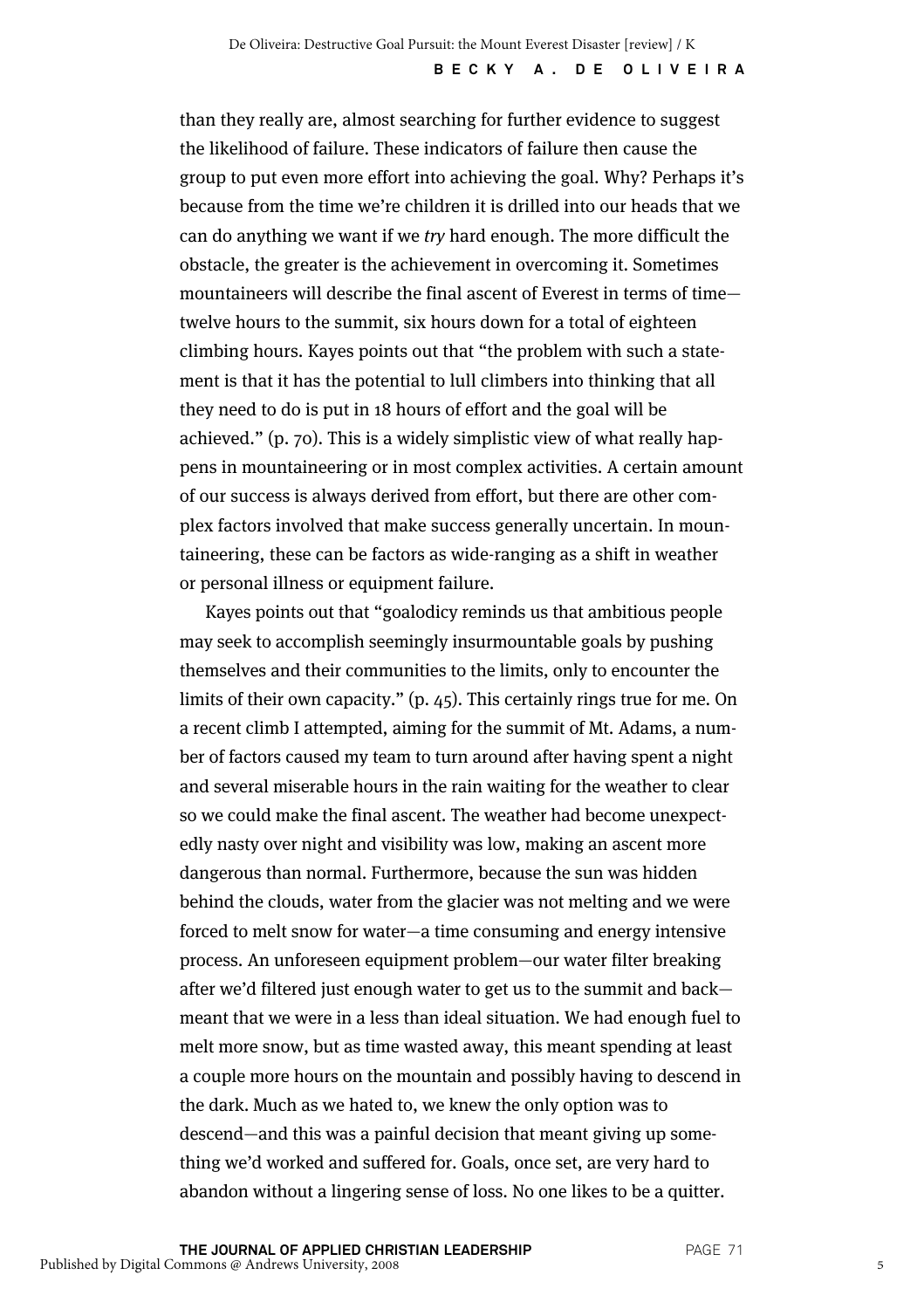This is part of the problem with goals, according to Kayes. They are simply hard to give up. Psychological research has shown that gamblers and investors have a lot of trouble with weaning themselves from putting money into losing prospects (p. 45). Kayes cites research from Ross and Straw (1993) who found that organizations with established goals tend to stick with those, going in the same direction regardless of consequences, rather than changing course. Straw calls this "escalation of commitment to a failing course of action" (p. 46). It is easy for even the most casual observer to catch glimpses of this kind of behavior in all sorts of organizations, including governments. Kayes points out that "by focusing attention on a distant, often idealized, future goal, goals inspire action directed toward the goal" (p. 46). People stop thinking about the resources and sacrifices that will be necessary in achieving the goal. They stop asking whether it's really worth the consequences. Once the goal is set, it's hard to let it go.

Goals also actually limit learning. Individuals perform better when simply told to do their best, rather than asked to aim at a particular goal. "Too much effort actually gets in the way of making good decisions" (p. 48). Goal setting works best when effort, not learning, is paramount. Setting and pursuing challenging goals is a good strategy to follow when you want to increase the effort that people put forth to accomplish a goal. Goals cause people to take risks they might not think to take otherwise. Finally, pursuing goals to the exclusion of all else makes individuals more likely to be unethical in their behavior.

#### Destructive Goal Pursuit: A Case Study

One of the funny things about the concept of destructive goal pursuit is that, like so many things, you immediately begin to diagnose the problem in others. While reading this book, I thought of individuals and organizations I have known; I considered the former U.S. presidential administration with its determination to invade Iraq at all costs. It's all too easy to look at Christian organizations that can become fixated on certain evangelistic methods that don't seem to work and to nod your head and think, "Destructive Goal Pursuit: Exhibit One." But what is interesting about the book and the comparison with Everest is the fact that the two main expedition leaders who were killed, Rob Hall and Scott Fischer, up until the times of their deaths were very successful in the mountains. That's why people paid lots of money to go with them to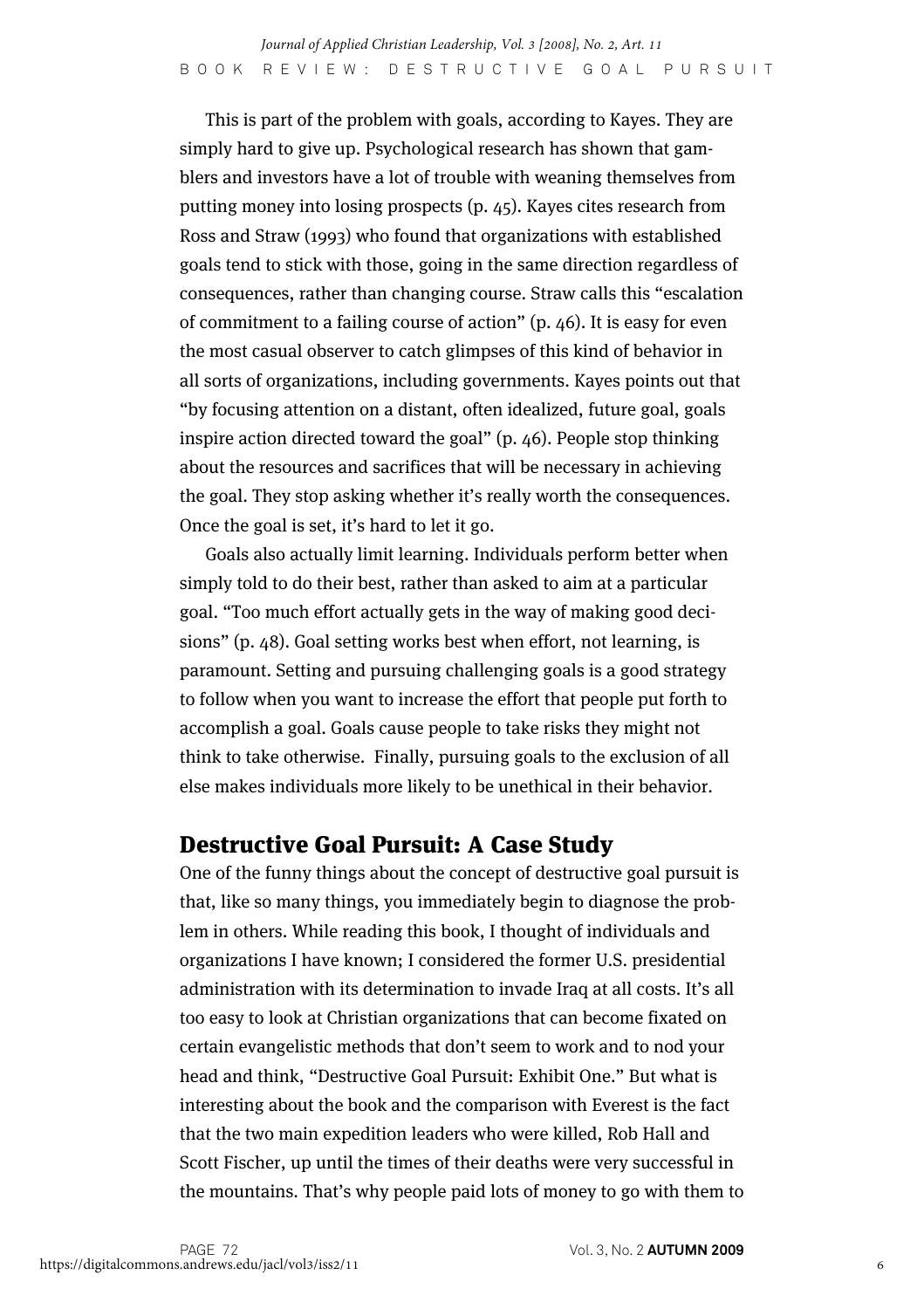the Himalayas. Their goals didn't seem out of whack with reality; there was nothing to indicate that they couldn't be achieved. The two had summitted Everest many times before. Maybe it's more relevant to think of destructive goal pursuit in relation to people and organizations who have not, at this point in time, actually failed, rather than those whose failures have become evident, the punchline of late-night television comics. Having consistently achieved your goals does not make you immune to goalodicy. You may be vulnerable to exactly the same way of approaching problems that can lead to possible disaster if you're unable or unwilling to change the way you consider goals and define success. It's always better to deal with a potential problem preemptively, rather than waiting for it to become unwieldy and dangerous.

It is ironic that at the same time I was reading this book and writing about it, I also fell into a pattern of destructive goal pursuit. I was leading a writing retreat at a remote Mennonite retreat center in Cass County, Michigan, called The Hermitage. While it is set on sixty acres of land and has numerous trails for walking, the property also backs onto another retreat center called Gilchrist and a Benedictine monastery called St Gregory's Abbey. I was determined to find the Abbey through the forest. By road, it's very easy to find. You turn right out of The Hermitage and drive a mile, turn right and drive half a mile and it's right there on your right. But through the forest, it's much more complicated. I like to think of myself as a skilled forest person—even though I grew up in the suburbs of a large city and have not exactly spent the majority of my time wandering amongst trees. But I do feel supremely happy in the forest and I'm not generally frightened of it. The time I spent on the retreat was a welcome opportunity to not only spend time writing and thinking, but walking in the forest and admiring the wildlife. I saw deer, a wild turkey, woodpeckers, and a soaring hawk.

The very first day I determined that I would find the Abbey. While we had maps of the trails on The Hermitage, the map only showed the point at which you diverge from Hermitage trails to go in the general direction of the Abbey. The first time I went out, I followed the path and arrived at what I thought was the Abbey. I could see a couple of buildings through the trees that looked more or less like those I'd seen from the road (same color) and given that I was going to be late for lunch, I hurried back, promising myself I'd visit again later and look around. At lunch, I began to boast about how I'd found the Abbey and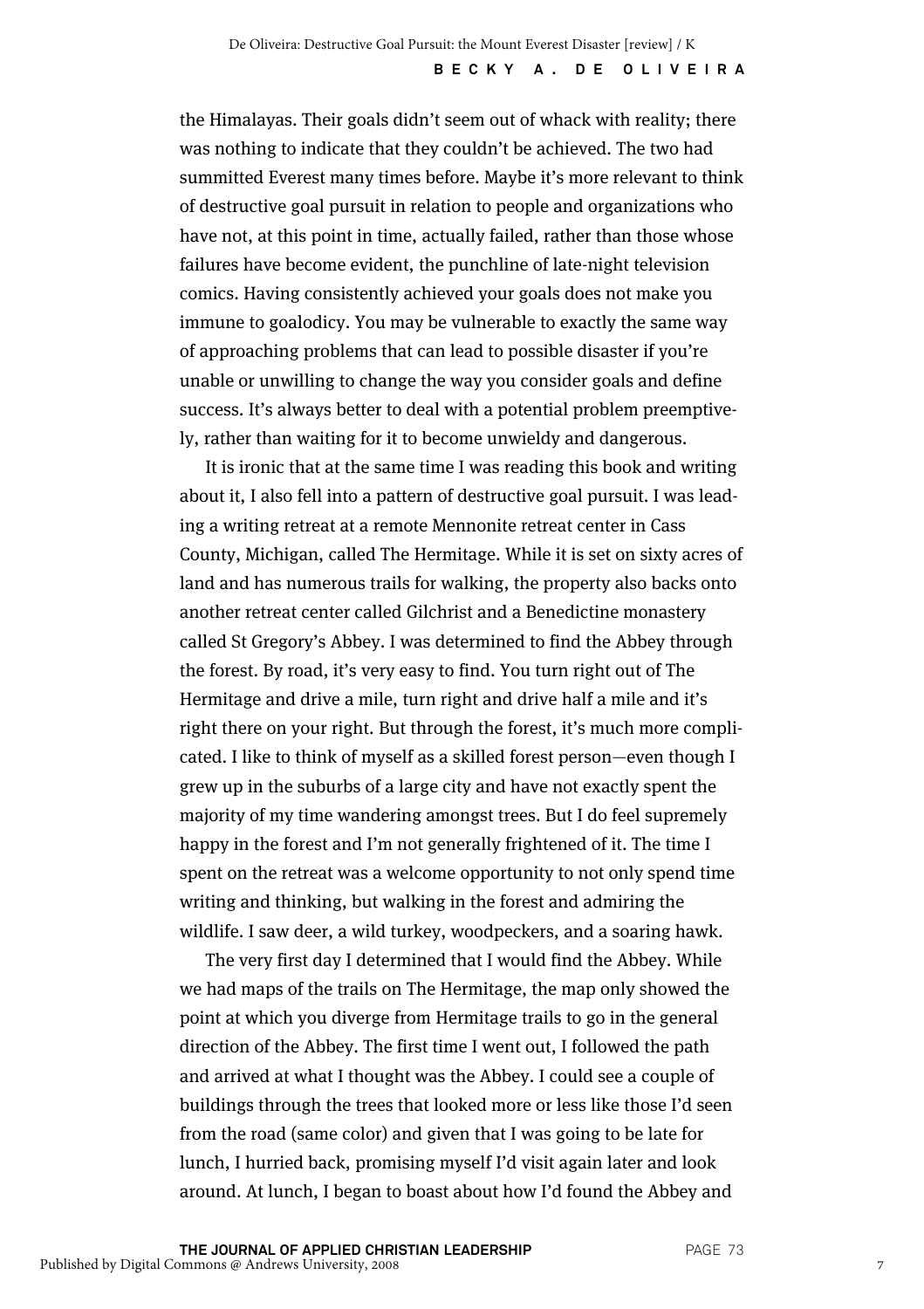the leader of the retreat center was very impressed. A little too impressed. "That's pretty tricky," he said. "Most people don't find it because they follow the logging road." I realized that I had done something wrong—and a visit back to what I thought I'd found confirmed that it was not the Abby, but someone's private residence. If I'd walked just a little farther earlier in the day I would have seen that the logging road finally intersected with the main road only about half a mile from the Hermitage. Not only had I not reached the Abbey but I wasn't even close!

This is where goalodicy came into my life. I was hugely frustrated to have failed to find the Abbey, especially after boasting to everyone that I had found it. I couldn't let the day finish without finding it. After resting for a half hour or so, I set out again, determined to see where I'd gone wrong. Right away I noticed, off to the right of the main trail, that there were several trees marked with orange ribbons. I began to follow these marked trees, knowing that they were leading the general direction of the Abbey, but not sure whether they were actually marking an established route or not. Anxious to find the Abbey, and knowing that I'd definitely be able to find my way back my road if I did, I plowed on without looking back or even paying much attention to where I was or where I'd come from. I wanted to reach my destination and I wanted to do it fast. I walked faster and faster until I was practically running and I finally came to a clearing that contained a wheelbarrow and piles of brush—evidence of working monks.

But at this point there were no more orange ribbons, and there were at least two different paths that could be taken. I chose one and followed it for a long time—until I found a large lake and no evidence of buildings. I decided to go back and take the other path, so I did. It turned into a rough road and eventually led me to the Abbey. Success at last—I had reached the "summit"! But just as in mountaineering, the destination is only half the journey. I still had to get back. Now I knew that I could go to the main road and walk back, but I didn't want to do that. Proud of my woods-woman skills, I wanted to prove my Pocahantas-like skills, and I was now determined to come back the same way I'd arrived. The only problem was that heading back everything looked different than it had before. I saw only two orange ribbons and then no more. But I was following a fairly clear path, in that it appeared to have been trod before. Covered with leaves, it still contained no trees and was relatively open. It felt as though I was going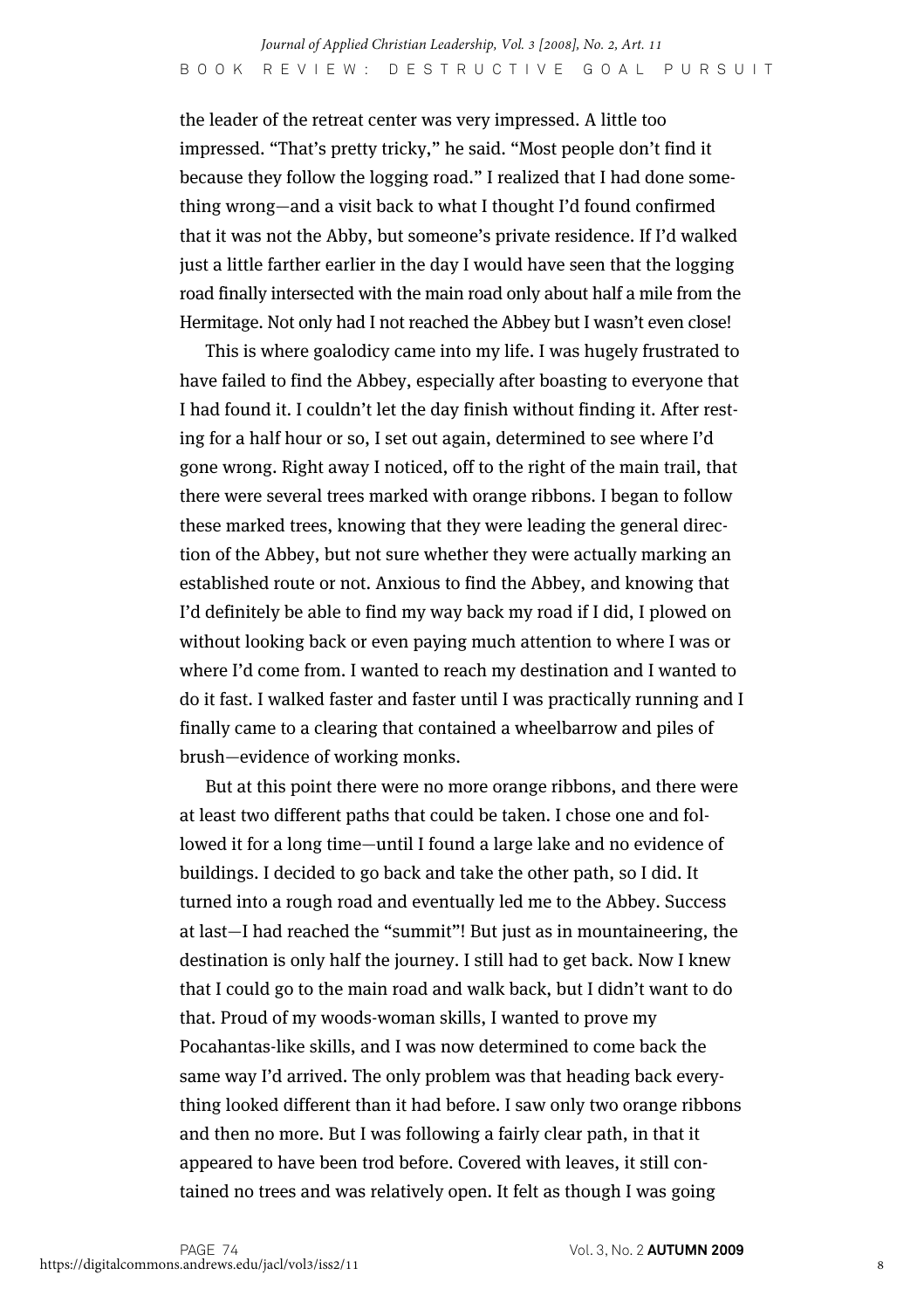somewhere—but then I started to worry. I came upon a tree chair I hadn't seen before—and I began to realize that even if the path was leading somewhere, there was no guarantee it was leading anywhere I particularly wanted to go. I hadn't seen any orange ribbons in ten minutes—and I remembered that I'd made various turns on my approach that didn't seem to be happening in reverse. "I should just go back to the Abbey and out to the road," I told myself, since I still knew how to get back. But my pride didn't like this idea—nor did my tired legs. I'd already walked a mile perhaps—going back to the Abbey would have added an unnecessary two miles onto my journey, not to mention the extra mileage that I would use walking back via the road. Just as I was debating this in my head, I caught sight of an orange ribbon. By this time, I was in a slightly fevered state, and I bounded through thick brush to reach that ribbon—cutting my leg on a sharp thorn and managing to scratch my hand.

The orange-tagged tree didn't appear to be on a path and no matter which direction I walked from it, I couldn't find another tree nor any sign that I was on the right path. I decided to go back to the Abbey, but realized just about then that I was turned around and wasn't for a second even sure that I could find the path I'd been on originally. I began to run back through the brush the way I thought I'd come and it was lucky that I found the path. Even so, I wasn't immediately sure it was the right one. Travelling in the opposite direction, everything looked different again and it wasn't until I came upon the tree chair that I knew I was indeed going the right way and that the Abbey was within reach.

This story demonstrates my remarkable stupidity in the face of a goal I wanted desperately to accomplish. I didn't care about anything other than finding that Abbey—and the results could have been disastrous. And I know better—just as Rob Hall and Scott Fischer knew better. But wanting something badly enough can cause you to ignore your gut feelings. That's destructive goal pursuit.

#### Rethinking Leadership in Organizations

One of the first things that gets abandoned in the pursuit of goals is the learning process, Kayes maintains, pointing out that "scholars and practitioners alike spend too much time thinking about goals and not enough time thinking about learning" (p. 151).

A primary lesson that can be learned from the Everest disaster is